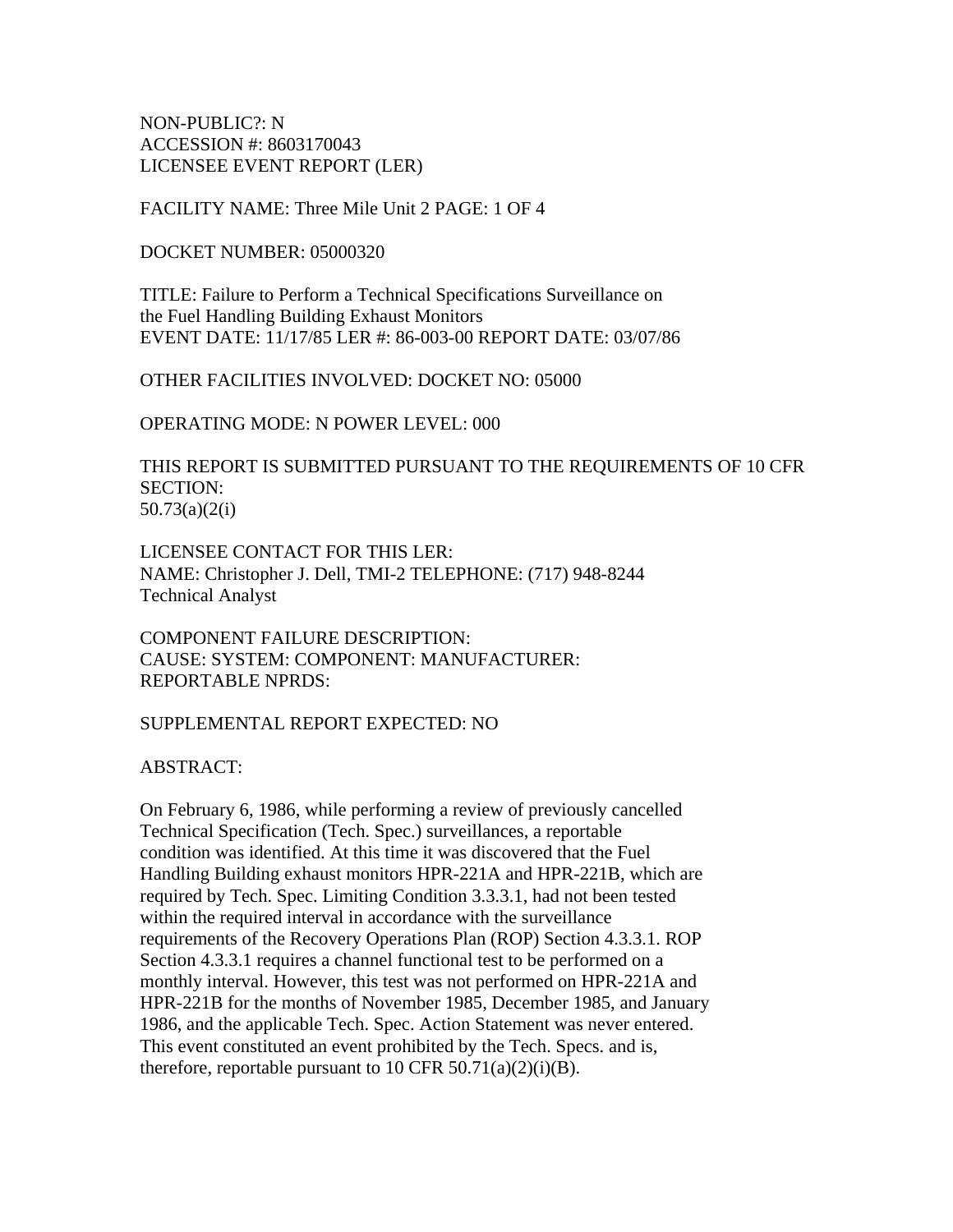This event resulted from a personnel error on the part of the Safety Review Group (SRG) Results Engineer who incorrectly cancelled the surveillance for HPR-221A and HPR-221B on October 11, 1985. Upon discovery of this condition, the monitors were tested satisfactorily and placed back inservice. The SRG Results Engineer has been counseled on effective methods for proper surveillance scheduling verification. A verification program will also be performed of all documented changes to the surveillance schedules made over the last nine (9) months to ensure that all changes made were correct.

## END OF ABSTRACT

## TEXT PAGE 2 OF 4

# I. PLANT OPERATING CONDITIONS BEFORE THE EVENT

The TMI-2 facility was in a long-term cold shutdown state; the defueling evolution was in progress. The reactor decay heat was being removed via loss to ambient. Throughout this event there was no effect on the Reactor Coolant System or the core.

# II. STATUS OF STRUCTURES, COMPONENTS, OR SYSTEMS THAT WERE INOPERABLE AT THE START OF THE EVENT AND THAT CONTRIBUTED TO THE EVENT

N/A

## III. EVENT DESCRIPTION

On February 6, 1986, while performing a review of previously cancelled Technical Specification (Tech. Spec.) Surveillances, the Safety Review Group (SRG) Results Engineer discovered that TMI-2 Tech. Spec. Surveillance 4221-SUR-3661.11, "HPR-221A and HPR-221B RMS Channel Functional Test," had not been performed during the months of November 1985, December 1985, and January 1986. HPR-221A and HPR-221B (IEEE Code-MON) are the Fuel Handling Building (FHB) exhaust monitors. Upon investigation, it was determined that the cause of the incident was that the surveillance had been inadvertently cancelled on October 11, 1985.

TMI-2 Recovery Operations Plan (ROP) Section 4.3.3.1 requires the channel functional test to be performed monthly on the FHB exhaust monitors. Failure to perform the test at the interval specified in the ROP results in the monitors being declared inoperable. This enters the Unit into the Action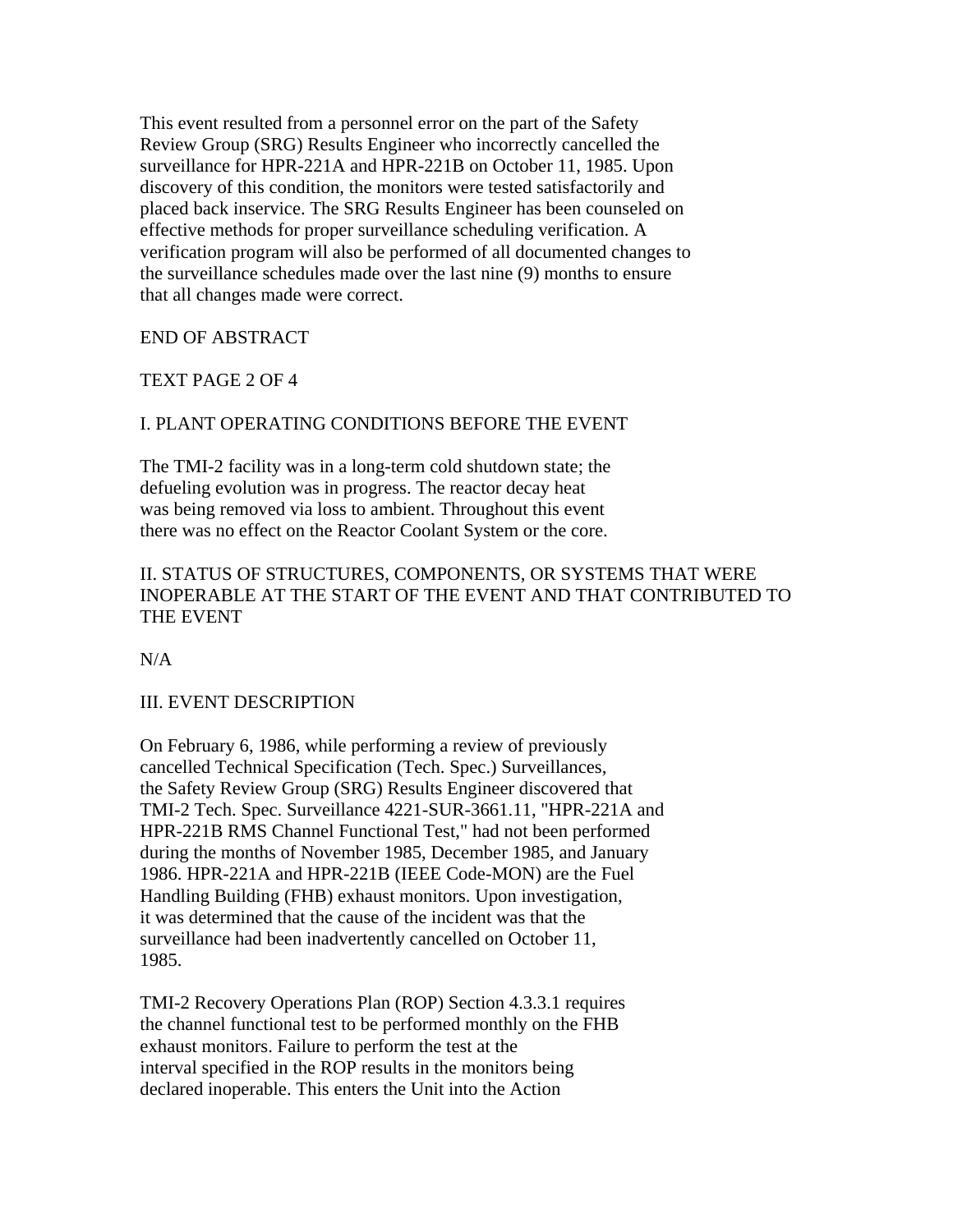Statement of Tech. Spec. 3.3.3.1 which states that "with the required instrumentation inoperable, suspend all operations involving movement of radioactive wastes in the Fuel Handling Building, restore the inoperable equipment to operable status within 48 hours."

The late date for the November 1985 channel functional test was November 17, 1985. Since the test was not performed by this date, the monitors should have been declared inoperable and the Limit should have entered into the Action Statement of Tech. Spec. 3.3.3.1. However, at that time, i.e., November 17, 1985, it was not recognized that the surveillance was not being performed as required. Therefore, the monitors were never declared inoperable, nor was the Action Statement of Tech. Spec. 3.3.3.1 entered once the late date of November 17, 1985, had passed.

## TEXT PAGE 3 OF 4

### EVENT DESCRIPTION Cont'd)

As mentioned previously, the SRG Results Engineer discovered on February 6, 1986, that the surveillance had been incorrectly cancelled and had not been performed as required. Upon discovery of this situation, the monitors were declared inoperable, and the Action Statement of Tech. Spec. 3.3.3.1 was entered. TMI-2 Instrument and Control Technicians immediately initiated performance of the surveillance. The monitors were successfully tested and returned to service at 1640 on February 6, 1986.

Thus, from November 17, 1985, the late date of the November 1985 surveillance, to February 6, 1986, the FHB exhaust monitors were inoperable due to the monthly surveillance not being performed. This event constituted a condition prohibited by the Tech. Specs. and is, therefore, reportable pursuant to 10 CFR 50.73(a)(2)(i)(B).

The event date of this report was November 7, 1985. The discovery date was February 6, 1986. Therefore, the report date, i.e., 30 days from the discovery date, is March 7, 1986.

#### IV. ROOT CAUSE OF THE EVENT

The root cause of this event was personnel error in that the required surveillance was incorrectly cancelled. As a result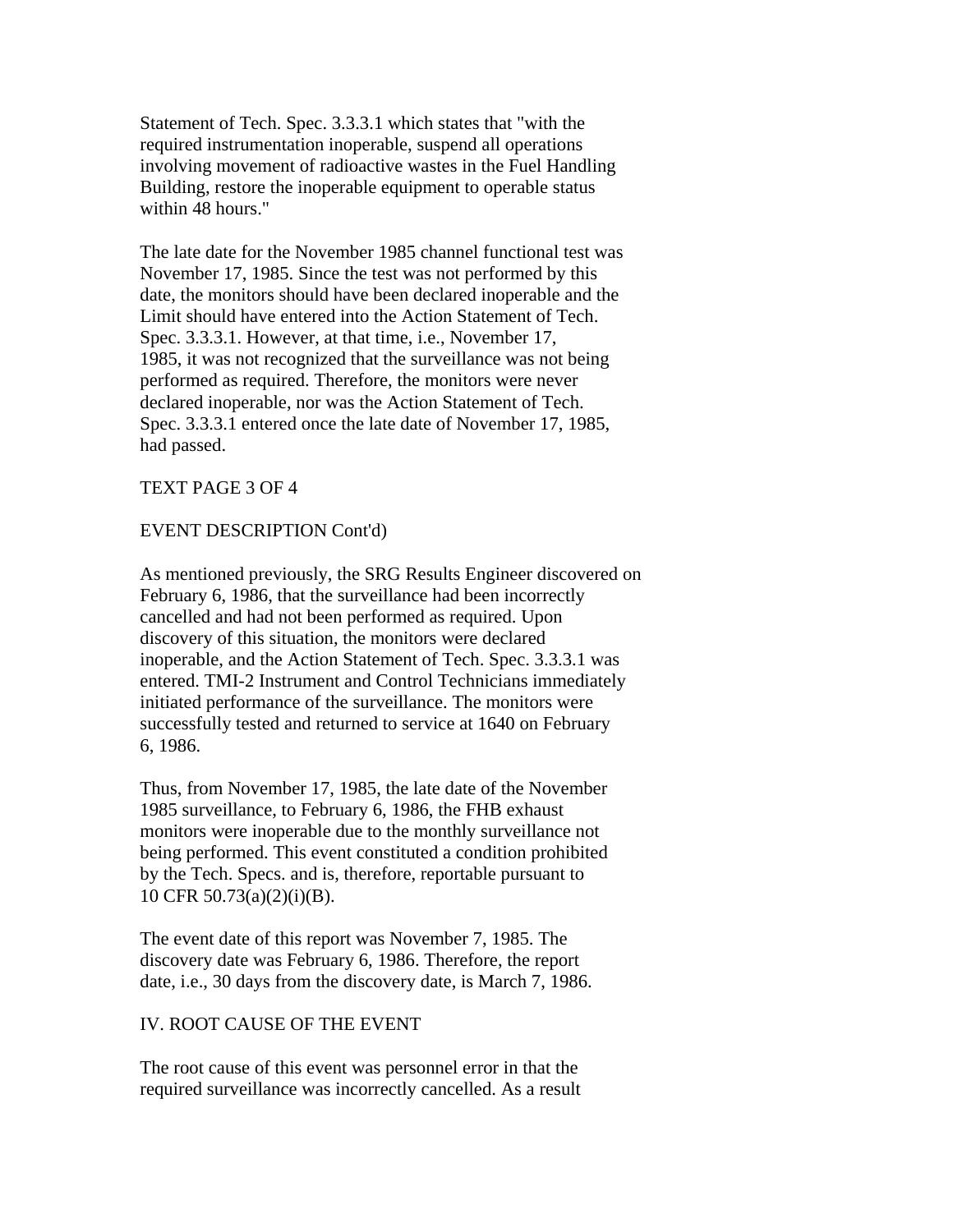of an NRC approval in a Tech. Spec. Change Request, certain Tech. Spec. Surveillances were no longer required and, therefore, were being cancelled. One such surveillance was 4210-SUR-3543.01, "Decay Heat Closed Cooling Water Valve Lineup." The corresponding computer-based Generation Maintenance System (GMS) schedule number for this surveillance is 4301-M11. All interface with the GMS is based on the use of the schedule numbers. The GMS schedule number for the incorrectly cancelled surveillance, 4211-SUR-3661.11, "HPR-221A and HPR-221B, RMS Functional Channel Test," is 4303-M11.

On October 11, 1985, the SRG Results Engineer sent the GMS Coordinator a handwritten memo requesting the cancellation of the surveillance corresponding to GMS schedule number 4303-M11 (4221-SUR-3661.11). This in fact was incorrect as the GMS schedule number which should have been cancelled was 4301-M11 (4210-SUR-3543.01). The GMS Coordinator did as requested and cancelled 4303-M11.

Not realizing that the surveillance had been cancelled as requested, the SRG Results Engineer sent another memorandum to the GMS Coorindator on December 5, 1985, again requesting the cancellation of 4303-M11. The issuance of a second memorandum requesting the incorrect cancellation of a surveillance signifies the lack of attention to detail in the cancellation of this surveillance.

#### TEXT PAGE 4 OF 4

#### V. CORRECTIVE ACTIONS

Short Term - Upon discovery of this event, Tech. Spec. Action Statement 3.3.3.1 was entered and the monitors were successfully tested.

Long Term - The SRG Results Engineer has been counseled on methods for proper procedure scheduling verification and on the importance of attention to detail in surveillance program coordination. A verification program will be performed of all documented changes to the surveillance schedules made over the last nine (9) months to ensure that all other changes were correct.

#### VI. COMPONENT FAILURE DATA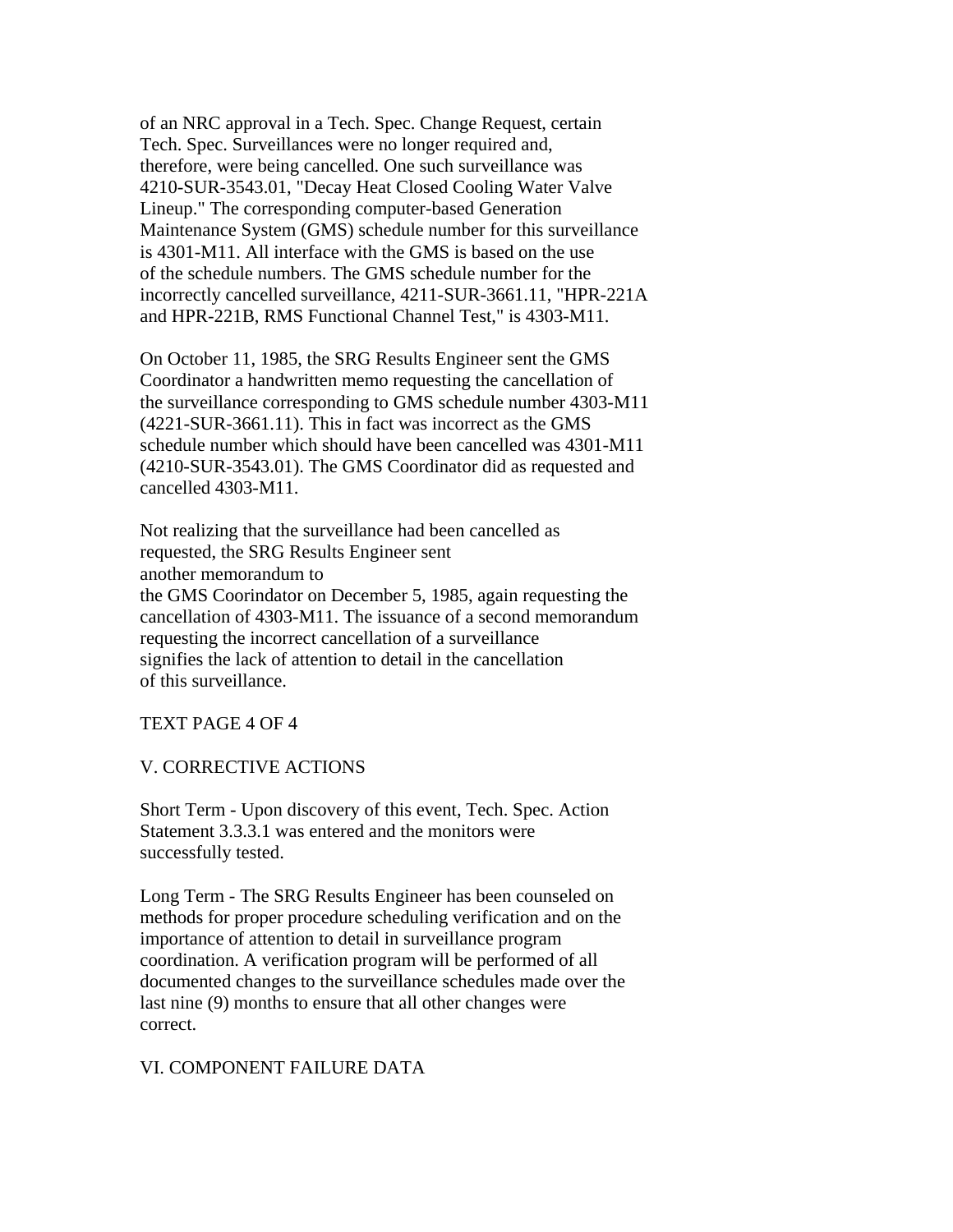# VII. AUTOMATIC OR MANUALLY INITIATED SAFETY SYSTEM RESPONSES

 $N/A$ 

# VIII. ASSESSMENT OF THE SAFETY CONSEQUENCES AND IMPLICATIONS OF THE EVENT

Although the FHB exhaust monitors were technically inoperable, there is no reason to believe that they would not have functioned correctly. This was confirmed by the successful testing of the monitors on February 6, 1986. In addition, a review of the Control Room Logs verified that neither HPR-221A or HPR-221B alarmed during the period of November 17, 1985, to February 6, 1986. The "no alarm" situation, Coupled with the satisfactory test results of February 6, 1986, substantiates the conclusion that this event had no effect on the health and safety of plant personnel or the public.

# ATTACHMENT 1 TO 8603170043 PAGE 1 OF 1

GPU Nuclear Corporation Post Office Box 480 GPU NUCLEAR Route 441 South Middletown, Pennsylvania 17057-0191 717 944-7621 TELEX 84-2386 Writer's Direct Dial Number:

(717) 948-8461

4410-86-L-0046 Document ID 0405A

March 7, 1986

US Nuclear Regulatory Commission Document Control Desk Washington, DC 20555

Dear Sir:

Three Mile Island Nuclear Station, Unit 2 (TMI-2) Operating License No. DPR-73

 $N/A$